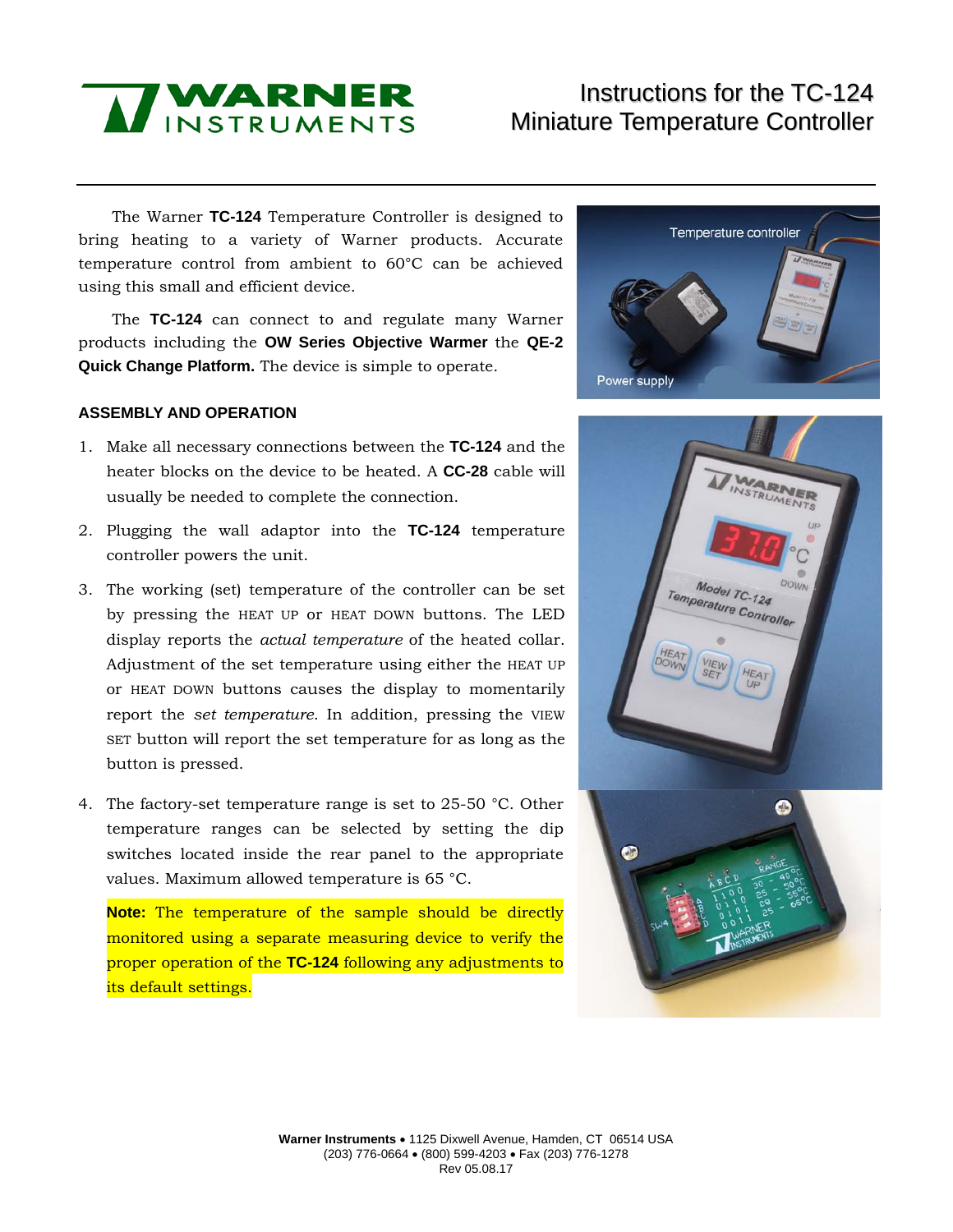### *Declaration of Conformity CE MARKING (EMC)*

## **Application of Council Directive: 89/336/EEC**

Standards To Which Conformity Is Declared:

EN55022 Class A EN61000-3-2 EN61000-3-3 EN50082-1:1992 EN61000-4-2 EN61000-4-3 ENV50204 EN610000-4-4 EN610000-4-8 EN610000-4-11

Manufacturer's Name: Warner Instruments, LLC

Equipment Description: Power Controller

Equipment Class: ITE-Class A

Model Numbers: TC-124

Manufacturer's Address: 1125 Dixwell Avenue Hamden, CT 06514 Tel: (203) 776-0664

Signature:

*I the undersigned, hereby declare that the equipment specified above, conforms to the above Directive(s) and Standard(s).*

Place: Hamden, Connecticut USA

Sm for War

Full Name: Burton J. Warner Position: President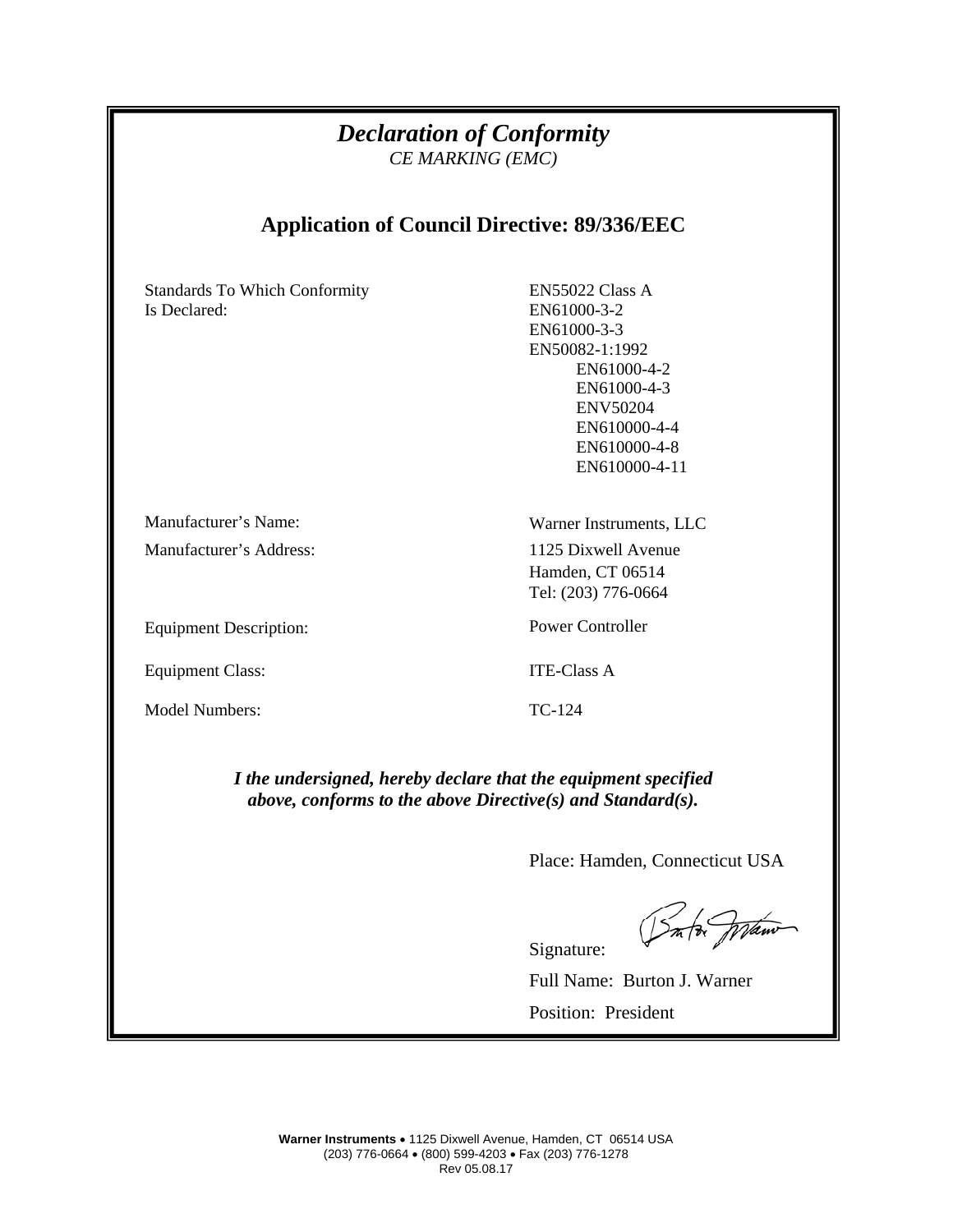| <b>Declaration of Conformity</b><br>CE MARKING (LVD)<br><b>Application of Council Directive: 73/23/EEC</b> |                                                                                                                  |
|------------------------------------------------------------------------------------------------------------|------------------------------------------------------------------------------------------------------------------|
|                                                                                                            |                                                                                                                  |
| Manufacturer's Name:                                                                                       | Warner Instruments, LLC                                                                                          |
| Manufacturer's Address:                                                                                    | 1125 Dixwell Avenue<br>Hamden, CT 06514<br>Tel: (203) 776-0664                                                   |
| <b>Equipment Description:</b>                                                                              | <b>Power Controller</b><br>Safety requirements for electrical<br>equipment for measurement and<br>laboratory use |
| <b>Equipment Class:</b>                                                                                    | Class I                                                                                                          |
| <b>Model Numbers:</b>                                                                                      | TC-124                                                                                                           |

*above, conforms to the above Directive(s) and Standard(s).*

Place: Hamden, Connecticut USA Signature:

m to praw

Full Name: Burton J. Warner Position: President